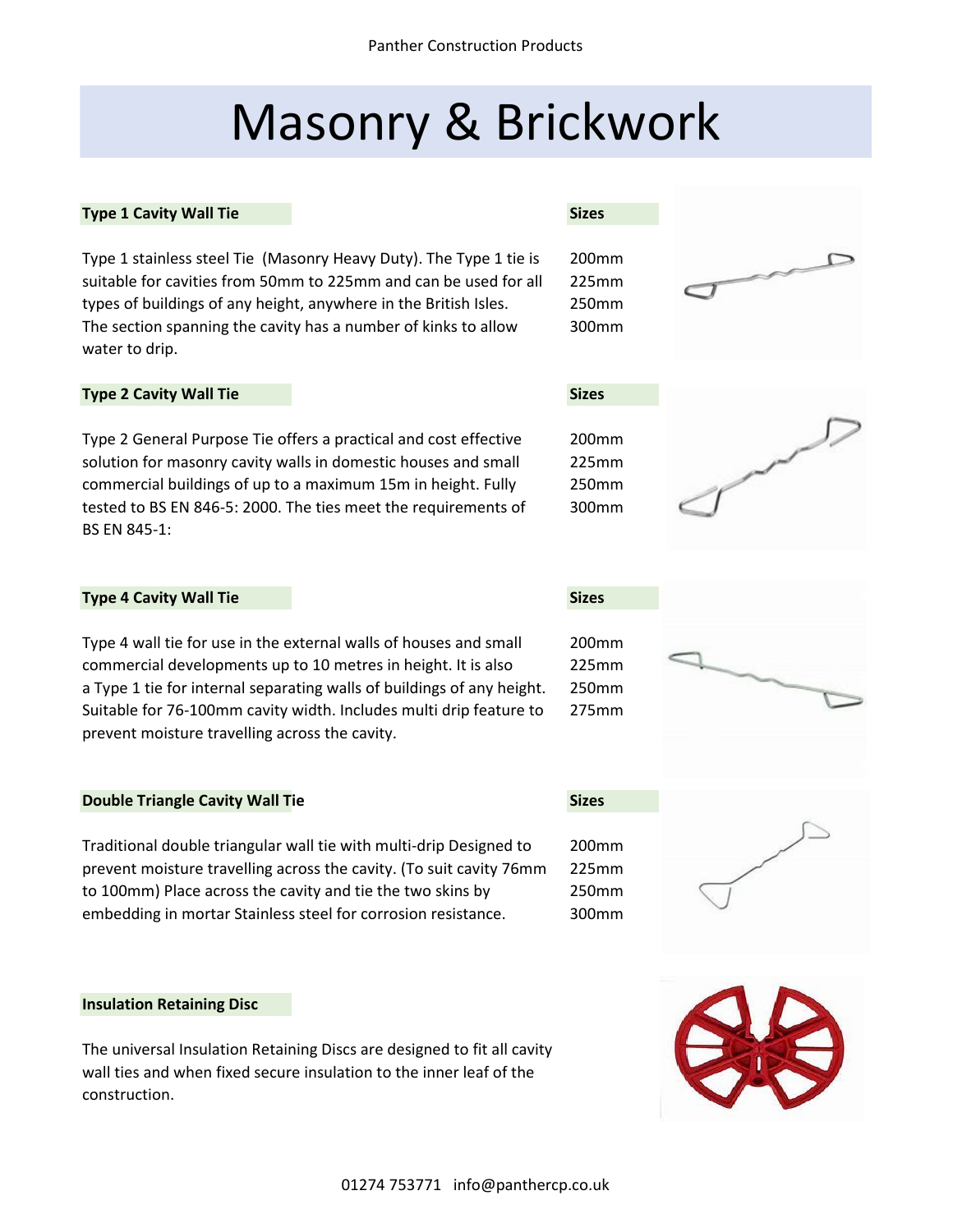# Panther Construction Products

| <b>Timber Frame Cramps</b>                                                                                                                                                                                                                                                   | <b>Size</b>                              |                 |
|------------------------------------------------------------------------------------------------------------------------------------------------------------------------------------------------------------------------------------------------------------------------------|------------------------------------------|-----------------|
| Timber frame wall tie system with multiple drip points.<br>Ties a timber frame wall to a brick or masonry facade on<br>new build and retrofit projects                                                                                                                       | 50mm<br>75mm<br>100mm                    | 3000            |
| <b>Safety Ended Frame Cramps</b>                                                                                                                                                                                                                                             | <b>Size</b>                              |                 |
| Stainless steel, safety ended frame cramp used to join masonry<br>to concrete or steel frames.<br>Other sizes available on request.                                                                                                                                          | 75mm<br>100mm<br>125mm<br>200mm<br>250mm |                 |
| <b>Safety Ended Frame Cramp with Drip</b>                                                                                                                                                                                                                                    | <b>Size</b>                              |                 |
| Stainless steel, safety ended frame cramp used to join masonry<br>to concrete or steel frames that includes a drip to prevent the<br>passage of water.<br>Other sizes available on request.                                                                                  | 75mm<br>100mm<br>125mm<br>200mm<br>250mm | <b>STANDARD</b> |
| <b>Safety Plain Ended Ties</b>                                                                                                                                                                                                                                               | <b>Size</b>                              |                 |
| These products are designed to provide restraint in one direction<br>and movement to allow for horizontal expansion and contraction.                                                                                                                                         | 200 <sub>mm</sub><br>225mm<br>250mm      |                 |
| <b>Debonding Sleeve</b>                                                                                                                                                                                                                                                      | <b>Size</b>                              |                 |
| The Debonding Sleeve is located over the embedment detail to<br>allow the tie to move. Typical usages are in areas where masonry<br>is restrained to Steelwork columns and in long spans of brickwork<br>where movement joints are required.                                 | 150 x 20mm                               |                 |
| <b>Sliding Anchors</b>                                                                                                                                                                                                                                                       |                                          |                 |
| Sliding anchors have 25 x 5 mm stems and are designed to fit<br>within the cavity using one way or two way safety ties, that slide<br>to accommodate vertical movement when restraining cavity walls to<br>overhead structures. Available in several different head options. |                                          |                 |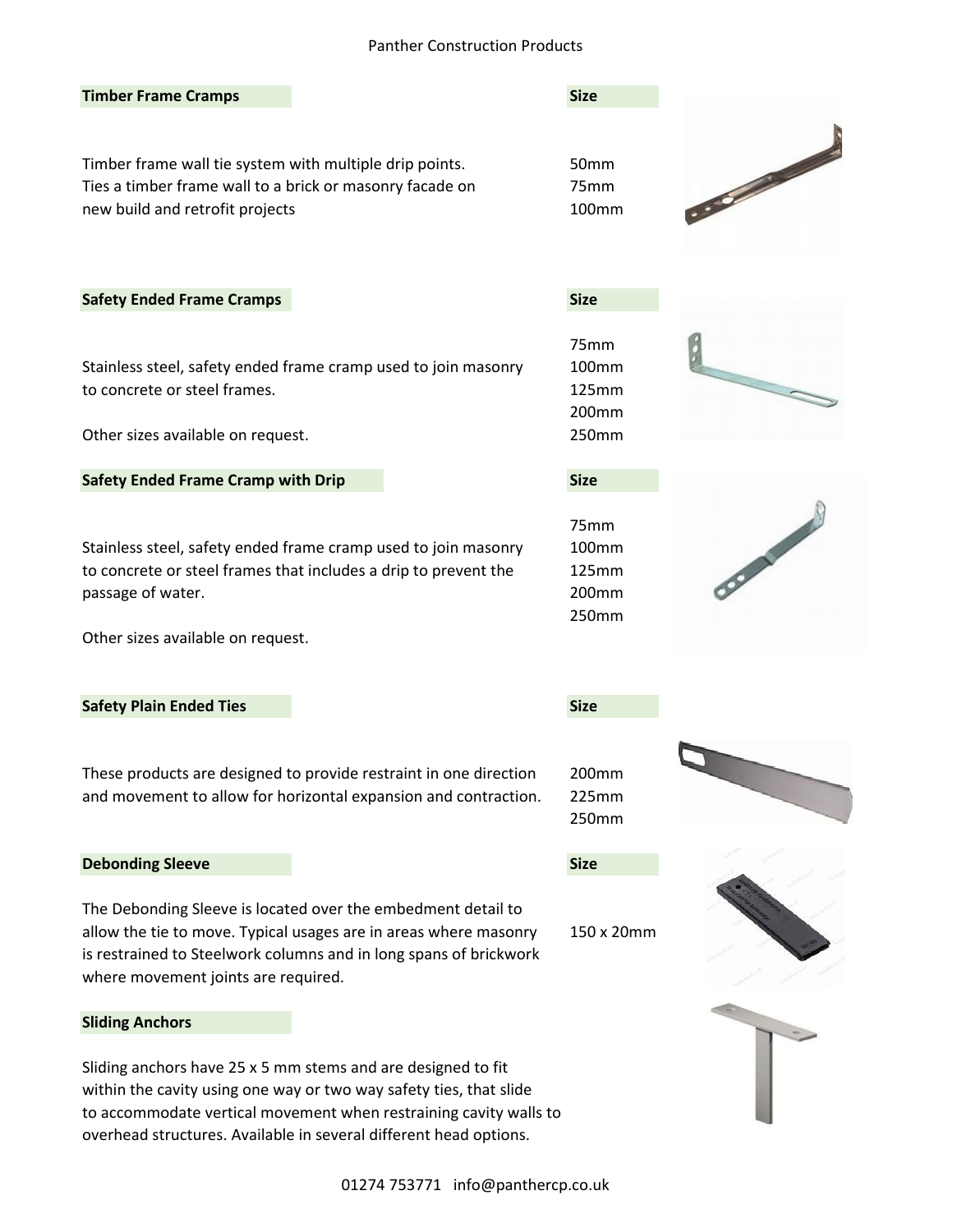# Panther Construction Products

## **Sliding Anchor Ties Size Size Size Size Size Size**

Sliding Anchor tie for bedding into masonry both internally and externally.

# **Head Restraints**

Head Restraint is designed to restrain the top of the inner leaf of cavity walls. This will allow vertical movement between the inner leaf and the structure by using a rectangular sleeve which sits in the vertical joint and a top section bolted to the soffit which may slide within the sleeve.

### **Bricktie Channel 25/14**

The TecTies 25/14 Channel System is designed to tie brickwork to steel columns or concrete structures. The channel has fixing holes for stainless steel screws and it is recommended that they are positioned at 450mm vertical centres. Available in standard lengths of 2700mm.

# **Channel Ties Size**

Channel Ties are supplied in standard length projections complete 125mm with V Drip. Recommend minimum embedment of 62.5mm 150mm into masonry. 175mm

# **Wall Starters**

Wall starters have turn and slide style ties for ease of use.

- Available in stainless steel.
- Suitable for wall thicknesses up to 250mm.
- Package includes two lengths of 1.2 metres complete with suitable fixings.

#### **Expanded Metal Brick Reinforcement Sizes**

This product is designed to provide tensile strength to brickwork 100mm to prevent cracking in non structural applications. Supplied in 20m 175mm coils and various withs to accommodate most sizes of brick and 225mm block. 305mm















63mm

100mm

200mm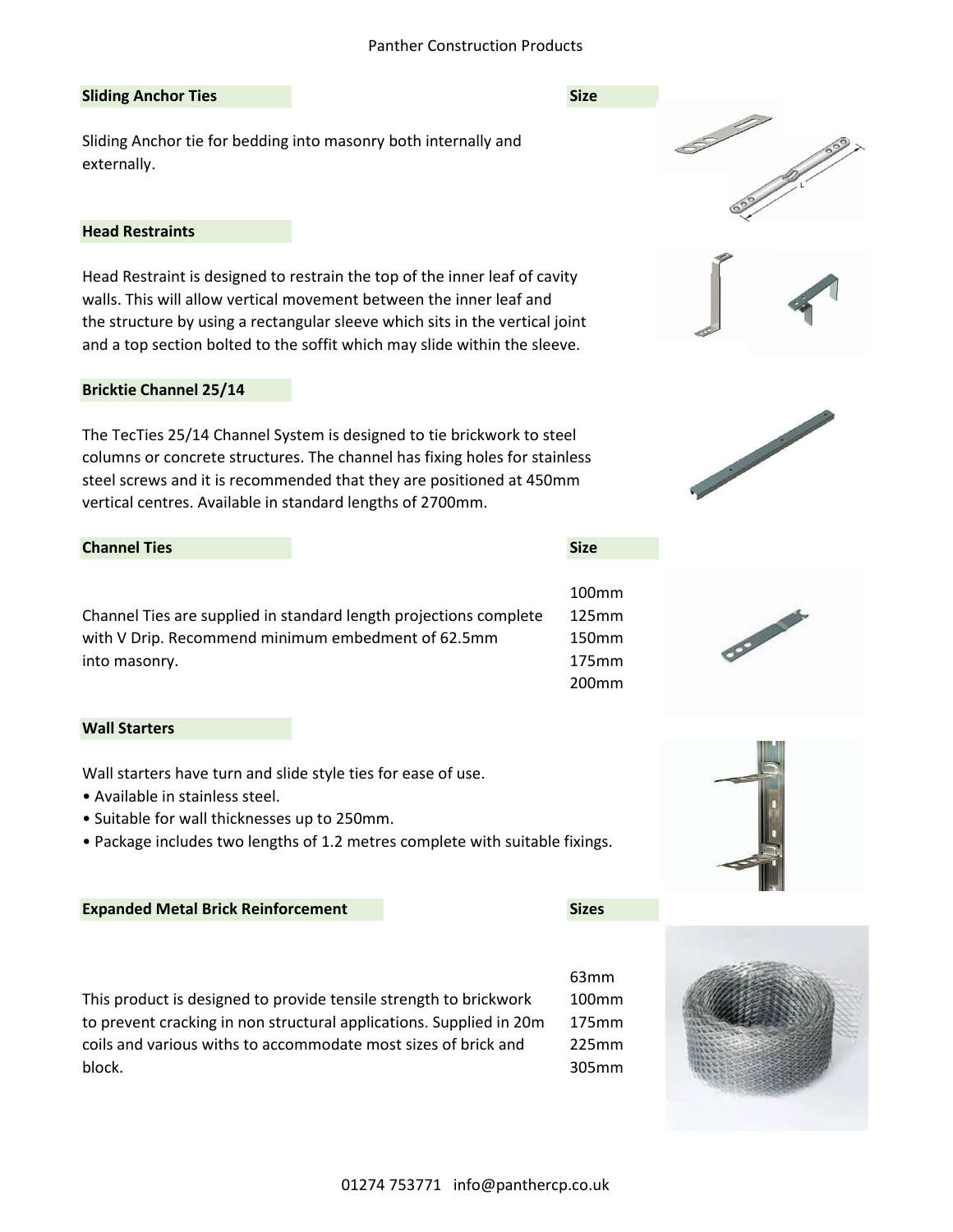# **Masonry Reinforcement Sizes**

Masonry Reinforcement, also known as, Bed Joint Reinforcement is primarily used to strengthen a wall, and can be used on both inner and outer walls. Stainless Steel is suited to a range of uses 60mm including outdoors, whereas Galvanised is more suited to inner 100mm walls. Masonry Reinforcement aids with cracking within walls and 150mm structures, as well as providing general support. Supplies in 2.7m 175mm lengths and various withs to suit most brick and block sizes and wire thicknesses for varying strength requirements.

# **Damp Proof Course** Sizes Sizes Sizes and the Sizes Sizes of the Sizes Sizes of the Sizes of the Sizes of the Sizes of the Sizes of the Sizes of the Sizes of the Sizes of the Sizes of the Sizes of the Sizes of the Sizes of

We stock a range of damp proof courses which include Polythene, 150mm Polymeric and pitch polymer. Available in various widths to suit 225mm all manner of applications. The same state of a series and solution of a series of a series of a series of  $\sim$  300mm

Other sizes availabe on request. 750mm

# **Cavity Closers Sizes**

Designed to close off the cavity around window and door reveals 65mm without the need for a return block and where a fire rating of up to 75mm one hour is required. It prevents cold bridging and eliminates 85mm moisture, mould and staining from around windows and doors. 90mm The 2.4m lengths are manufactured from a rigid PVCu profile that 95mm is insulated with non-combustible rockfibre mineral wool which 100mm provides fire, thermal and acoustic properties as well as being ODP 110mm and GWP zero rated. **125mm** 

# **Multi-Closer Sizes**

Economical and universal cavity closers to close the cavity at external doors, window jambs and sills to provide thermal insulation and prevent damp and cold bridging. Rigid and lightweight UPVC profiles fitted with expanded Polystyrene. insulation material (0.038W/mk) LABC Registered Detail status 50 to 300mm provides the assurance that this range has been rigorously assessed for compliance with all relevant building regulations and standards across England, Wales and Scotland. Available to suit cavity widths from 50 to 300mm. The multi cavity width closers are the solution for projects with unknown or varying cavity widths:









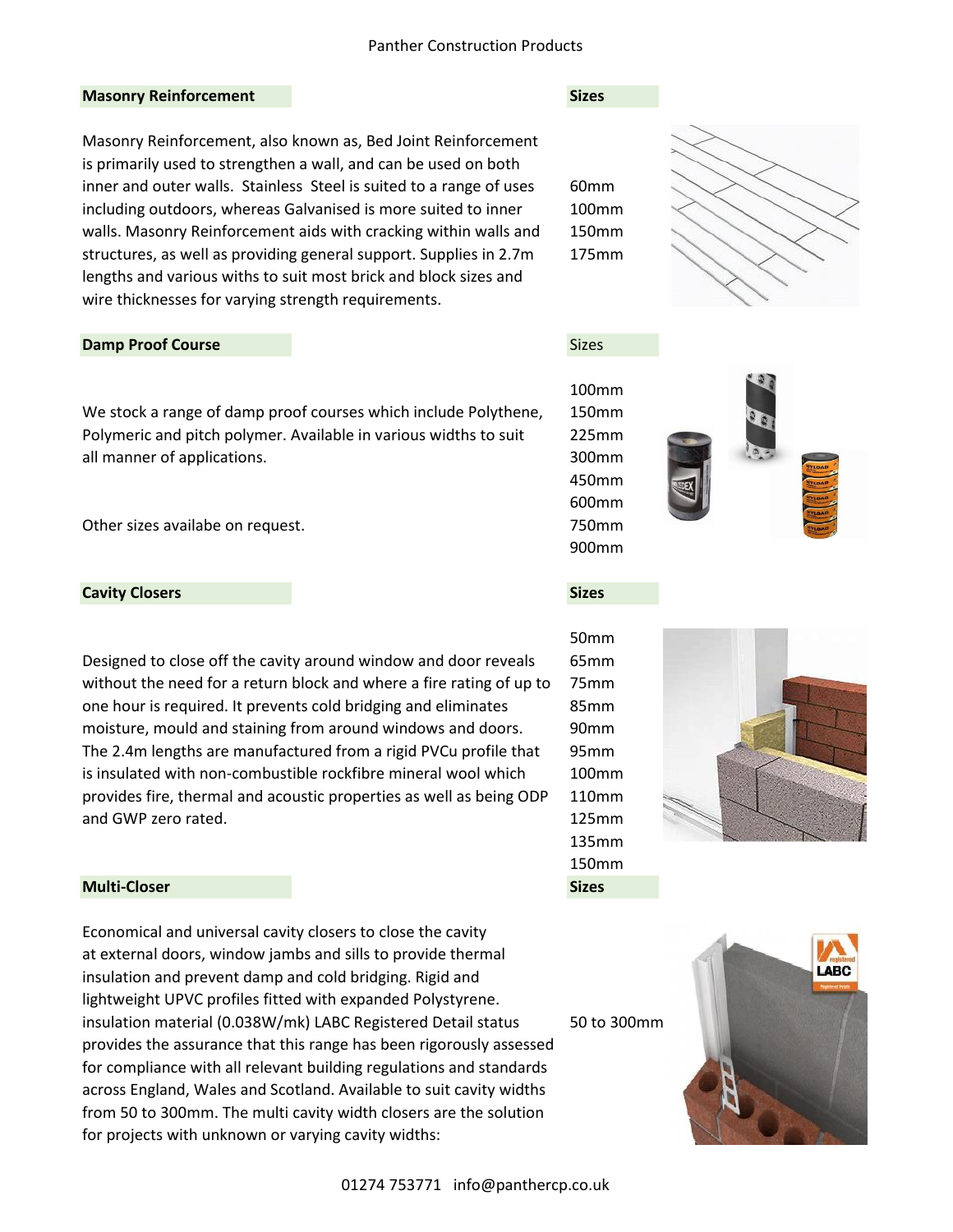# **Cavity Weep Vent 1143**

A full size wall weep vent, which corresponds with the height of standard brick, block and stonework. Free airflow area of 165mm<sup>2</sup> per unit. Featuring an integral front grille to prevent the entry of large nest building insects into the cavity. Available in seven standard colours: Buff, Brown, Grey, Terracotta, Clear, White & Black.

# **Concealed Weep Vent TW1**

A low profile 'discreet' wall weep, which provides a much smaller opening on the face of the wall for an improved aesthetic appearance. 4mm wide front aperture protects the cavity from large nest building insects. Available in seven standard colours as in 1143.

# **Telescopic Air Vent**

Telescopic (adjustable) underfloor ventilator to provide ventilation beneath suspended ground floors (equivalent area of 6000mm²).

# **Airebrick Ventilators**

An effective, robust and durable airbrick ventilator presenting a equivalent area of 6170mm² (free area of 6500mm²) . Ideal for underfloor or room ventilation applications when used with the Timloc telescopic underfloor vent or cavity sleeve. Available in buff, grey, terracotta, white, brown and black.

# **Helical Wall Ties System**

Helical Remedial Crack Stitching Bars stainless steel and helical in shape, which makes it twice the strength of a rebar, four times that of an epoxy glass-fibre rod and seven times that of a flat twisted plate. The Helical bars are bonded into place using a cementitious masonry repair grout.

# **Remedial Wall Ties**

The inner neoprene spreader has oversized ridges to create an immediate grip on the wall of the hole removing the reliance on the knurled nut to hold whilst the inner section of the tie is expanded.